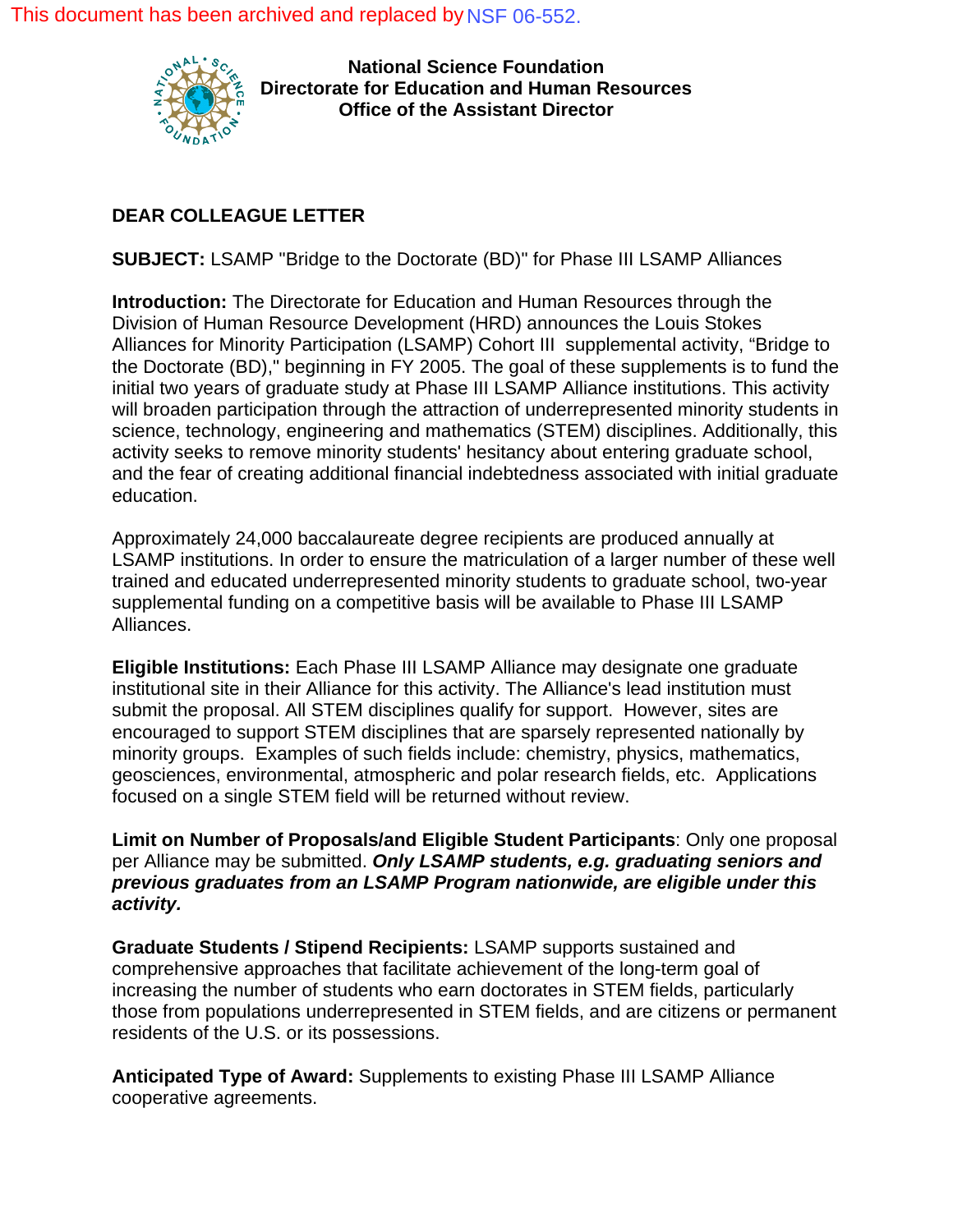**Estimated Number of Awards:** Approximately, eighteen (18) supplements.

**Award Size and Duration of Supplement:** \$ 501,000 for Year 1 and \$ 486,000 for Year 2 (maximum of \$ 987,000 for two years) pending the availability of funds and satisfactory progress in Year 1.

**Support for Activities under this Supplement:** A critical mass of twelve (12 ) LSAMP graduate students from STEM disciplines are required and will be supported under this supplemental activity. The NSF contribution to graduate student stipends will be \$30,000 per year (12 months) for each of twelve students. Successfully matriculating graduate students are expected to receive a second year stipend at this dollar support level. NSF will provide a cost-of-education allowance to the institution for tuition, health insurance, and other normal fees of \$10,500 per year for each of twelve students. NSF will provide a flat \$15,000 allowance per award in lieu of indirect costs. Graduate stipends should be listed on Line F., "Participant Support," on the proposal budget. All stipend recipients funded under this supplement must be citizens or permanent residents of the U.S. or its possessions, to be consistent with the LSAMP cooperative agreements.

**Project Description:** LSAMP's "Bridge to the Doctorate" activity is expected to include effective strategies for recruiting, retaining, educating and graduating the participants. Proposals must provide documentation of past performance at the designated graduate institutional site of retaining, graduating and placing significant numbers of its underrepresented minority graduates into doctoral degree programs. A plan for formally connecting a significant number of newly minted LSAMP students including Master's Degree graduates, to doctoral degree programs is also expected. Tracking of project participants into doctoral degree programs and into the workforce, including the professoriate is expected. Other highly valued activities will include regular BD meetings, mentoring of students and the allocation of resources to support student participation at professional meetings (at least one such meeting per year), one LSAMP National Meeting and the hosting of seminars/workshops for the participants on such topics as, but not limited to:

- How to thrive in graduate school.
- Demystifying doctorate and postdoctoral programs, and
- Elements and intricacies of the science and engineering workforce enterprise, especially the professorate.

**Proposal Preparation:** Proposal supplements must be prepared in accordance with the GPG: [http://www.nsf.gov/publications/pub\\_summ.jsp?ods\\_key=gpg](http://www.nsf.gov/publications/pub_summ.jsp?ods_key=gpg)

NSF Form 1030 HRD (9/94) should be used in all submissions. The three columns included on this budget form request information on funds requested from NSF, nonfederal dollars, and total project costs.

**Proposal Review:** Panel and NSF staff will review the proposals